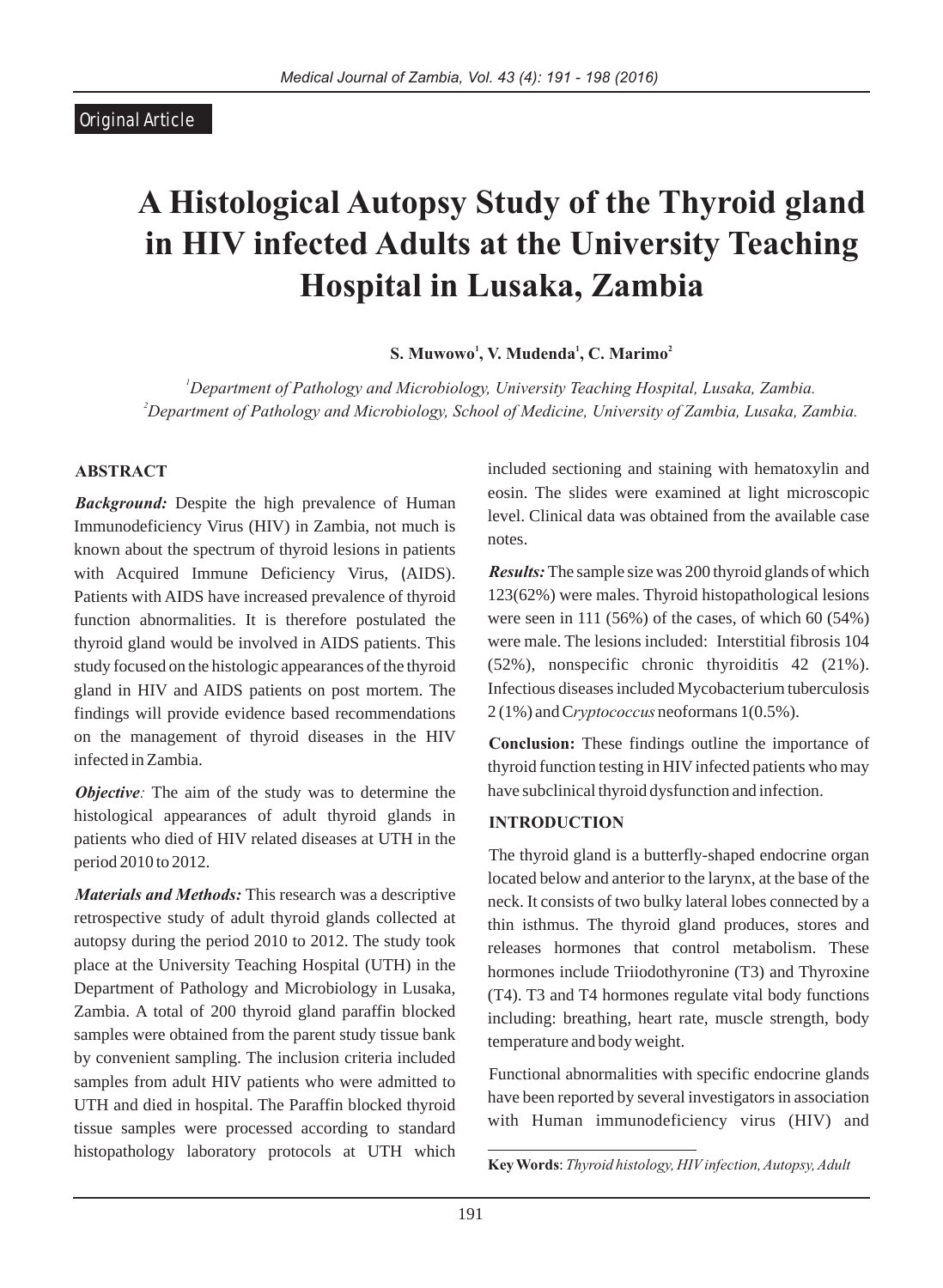Acquired Immune Deficiency Syndrome (AIDS).<sup>1,2,3</sup> The most common thyroid abnormalities in these patients include euthyroid sick syndrome and hypothyroidism.<sup>4</sup> However, there is very scant literature regarding the histology appearance of the thyroid gland in patients with HIV and AIDS, especially in Sub Saharan Africa. It is therefore postulated that the thyroid gland would be involved in AIDS patients as evidenced by functional abnormalities.

Histological appearances of thyroid glands in patients who died of HIV related diseases have been described in some studies. These studies were carried out in the South American, North American and Asian continents. Studies done in Brazil, India and USA described the presence of *Mycobacterium tuberculosis, Cryptococcus neoformans,*  and *cytomegalovirus* infections in thyroid glands of the HIV infected at autopsy. The Brazilian study described the presence of thyroid papillary carcinoma whereas the Indian and USA studies revealed the presence of Kaposi sarcoma.<sup>5,6,7</sup>

Histological appearances of thyroid glands in the HIV infected have not been described in the African continent.

This study is the first retrospective report to describe the appearance of the thyroid gland in HIV infected patients in Zambia and Africa as a whole. It will determine the types of infections and structural changes in the thyroid gland at autopsy in HIV infected patients. Some of the determinants of thyroid gland pathology in HIV infected adults at autopsy will be evaluated. The findings of this study will provide for evidence based recommendations on the management of thyroid diseases in the HIV infected in Zambia.

# **METHODOLOGY**

#### **Study Design**

This research was a descriptive retrospective study of adult thyroid glands collected at autopsy during the period 2010 to 2012.

#### **Study Setting**

The study took place at the University Teaching Hospital (UTH) in the Department of Pathology and Microbiology in Lusaka, Zambia. Thyroid gland paraffin blocked

samples were obtained from the Neuro-AIDS-Study tissue bank by convenient sampling. A total of 200 paraffin blocks were selected. The inclusion criteria included samples from adult HIV patients who were admitted to UTH and died in hospital. Paraffin blocks which did not have corresponding clinical records and those which contained autolyzed tissues were excluded from this study. The Paraffin blocked thyroid tissue samples were processed according to standard histopathology laboratory protocols at UTH. This included sectioning and staining with hematoxylin and eosin. The slides were examined at light microscopic level. Special staining was done as per microscopy results using ZN and PAS. Clinical data was obtained from the available case notes. The independent variables included age, sex, drug history and CD4 count results. The dependent variables included thyroid lesions seen under microscopy examination.

## **Statistical Analysis**

Data was examined using SPSS version 20. A Chi square test was used to study association between categorical variables. A P-Value of less than 0.05 was considered significant.

#### **RESULTS**

# **Patient demographics and characteristics**

This study involved 200 autopsy cases. There were 123 males (62.5%) and 77 females (37.5%). The age range was 19 to 72 years with a mean of 34 years. The median was 33 years.

Cd4 count was documented in 31(15.5%) of the case files. Cases with CD4 count of less than  $50 \text{cells/}\mu\text{L}$  were 13(42%). The number of cases with CD4 count of less than 200 cells/ $\mu$ L was 25, representing 81% of patients.

Eighty-six (43%) patients were not on ART while 114 (57%) patients were on combined Anti-Retroviral Therapy (cART). Out of the patients who were on cART, 50% were on Atripla-Tenofovir/Emtricitabine /Efavirenz (TDF/FTC/EFV) and the rest were on TDF/FTC/NVP, D4T/3TC/NVP and ABC/3TC/EVF.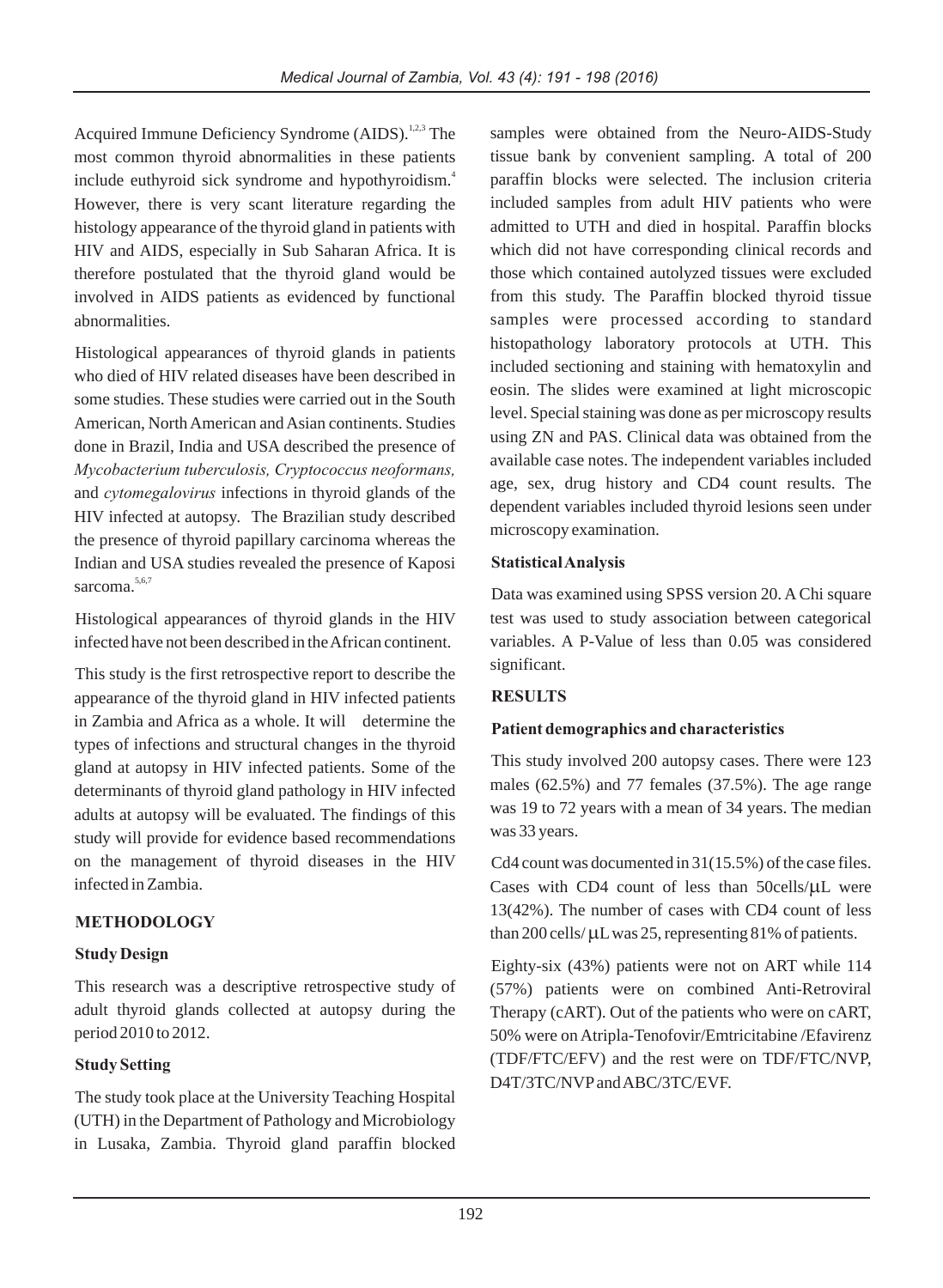None of the patient clinical records had thyroid function test results documented.

**Table 1: Demographic and Baseline Characteristics of the Participants**

| Variable            | Category        | Frequency n<br>$(n=200)$ | Frequency %     |
|---------------------|-----------------|--------------------------|-----------------|
| Age                 | 16-30           | 43                       | 21              |
|                     | $31 - 45$       | 142                      | $\overline{72}$ |
|                     | $46 - 60$       | 11                       | $\overline{5}$  |
|                     | 61-75           | $\overline{4}$           | $\overline{c}$  |
|                     | >75             | $\overline{0}$           | $\overline{0}$  |
|                     | <b>Total</b>    | 200                      | 100             |
| <b>Sex</b>          | Male            | 123                      | 62              |
|                     | Female          | $\overline{77}$          | 38              |
|                     | <b>Total</b>    | 200                      | 100             |
| Drug                | PreHAART        | 114                      | 57              |
| <b>History</b>      | <b>HAART</b>    | 86                       | 43              |
|                     | <b>Total</b>    | 200                      | 100             |
| Drug                | TDF/FTC/NVP     | 10                       | 12              |
| <b>Combinations</b> | TDF/FTC/EVF     | 43                       | 50              |
|                     | D4T/3TC/NVP     | 8                        | $\overline{9}$  |
|                     | ABC/3TC/EVF     | 25                       | 29              |
|                     | <b>Total</b>    | 86                       | 100             |
| CD4 count           | Done            | $\overline{31}$          | 15              |
|                     | Not done        | 169                      | 85              |
|                     | <b>Total</b>    | 200                      | 100             |
| CD4                 | $\overline{50}$ | 13                       | 42              |
| Follow-up           | 51-100          | 8                        | 26              |
|                     | 101-200         | $\overline{4}$           | 13              |
|                     | 201-300         | $\mathbf{2}$             | 6               |
|                     | 301-400         | $\mathbf{1}$             | 3               |
|                     | 401-500         | 3                        | 10              |
|                     | >500            | $\overline{0}$           | $\overline{O}$  |
|                     | <b>Total</b>    | 31                       | 100             |

**Pathologic Findings** 

Out of 200 cases, 112 cases (56%) had thyroid lesions. Interstitial fibrosis was the most common histological finding accounting for 104 cases (52%), followed by nonspecific chronic thyroiditis with 42 (21%). Infectious diseases affecting the thyroid gland consisted of Mycobacterium tuberculosis 2 (1%) and C*ryptococcus*  neoformans 1(0.5%). [See table 2 and 3]

**Table 2: Summary of Pathologic Findings**

|              | Frequency n | Frequency % |  |
|--------------|-------------|-------------|--|
|              | $(n=200)$   |             |  |
| Present      | 112         | 56          |  |
| Absent       | 88          | 44          |  |
| <b>Total</b> | 200         | 100         |  |

# **Table 3: Frequency of Thyroid lesions**

| <b>Thyroid Lesion</b> | Frequency n    | Frequency % |
|-----------------------|----------------|-------------|
|                       | $(n=100)$      |             |
| <b>Interstitial</b>   | 104            | 52          |
| Fibrosis              |                |             |
| Chronic               | 42             | 21          |
| thyroiditis           |                |             |
| Mycobacterium         | $\overline{2}$ | 1           |
| tuberculosis          |                |             |
| Cryptococcus          | 1              | 0.5         |
| neoformans            |                |             |

*The numbers in table 3 will not sum to 100% since the categories are not mutually exclusive.*

# **Description of Pathologic Findings:**

# **Interstitial Fibrosis**

Interstitial fibrosis was described as thick fibrous bands compressing thyroid follicles without any inflammatory infiltrates. The fibrous bands stained blue with Masson trichrome. [See pictographs 1 to 4].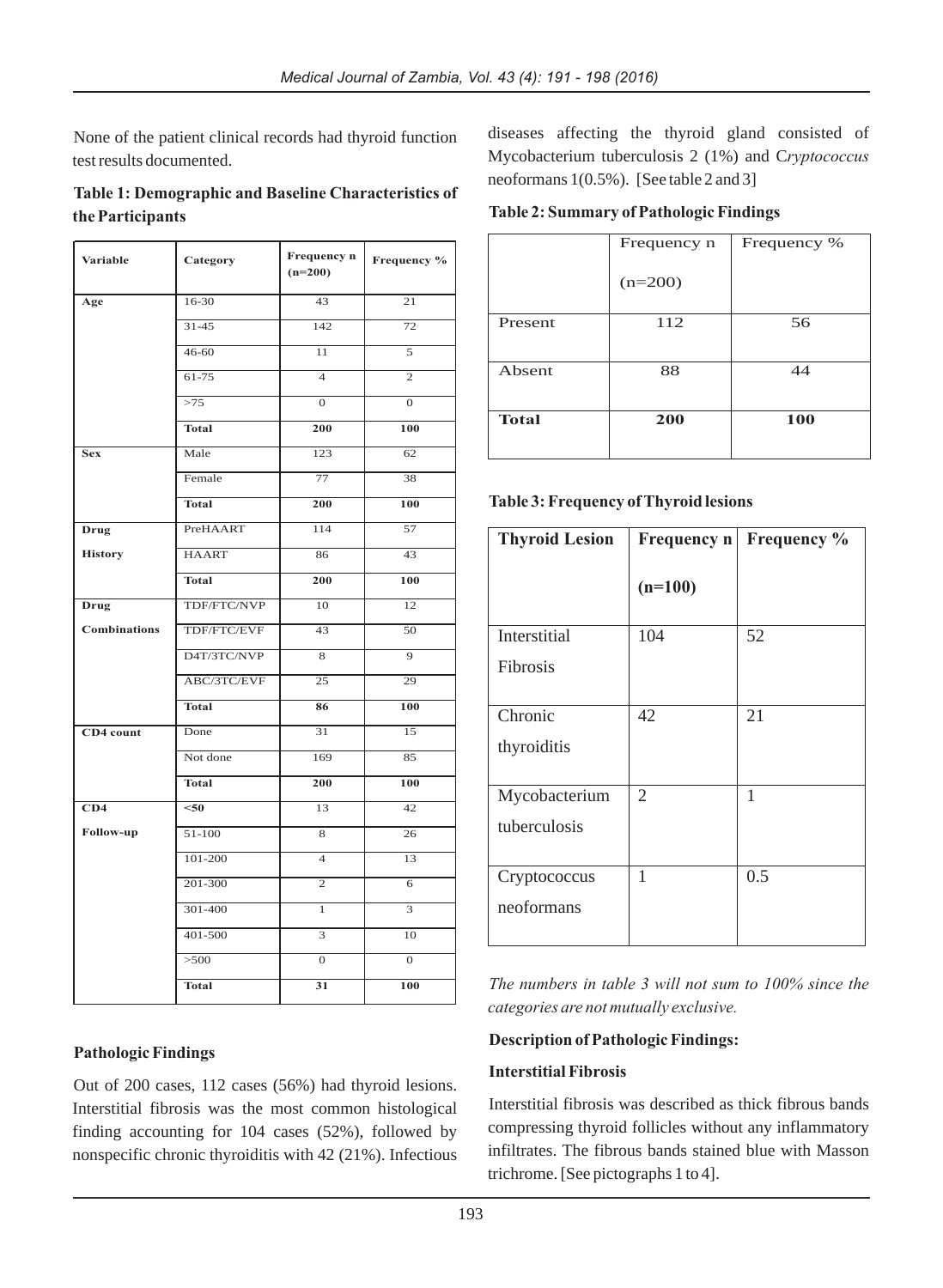## **Non-specific chronic thyroiditis**

An infiltrate of chronic inflammatory cells predominantly composed of lymphocytes with no evidence of specific infection, with or without fibrosis was used to describe nonspecific chronic thyroiditis. [See pictographs 5 and 6].

#### **Mycobacterium tuberculosis**

The presence of caseating granulomatous inflammation was used to describe features consistent with tuberculosis. [See pictographs 7 and 8].

## **Cryptococcus neoformans**

*Cryptococcus neoformans* infection was described as the presence of round to oval yeast spores, measuring 4-10 microns that are covered by a thick, mucinous capsule which stained bright red with mucicarmine. [See pictographs 9 and 12].

# **1.PICTOGRAPH SHOWING INTERSTITIAL**

# **FIBROSIS (H&E): AT LOW POWER**

Dense fibrous band with compressed thyroid follicles



# **Pictograph 1: Pictograph showing interstitial fibrosis at X40**

H&E: Low power. x40

 Dense fibrous band (Black arrow). Compressed thyroid follicles (White arrow)

#### **2. PICTOGRAPH SHOWING INTERSTITIAL FIBROSIS**

#### **(MASSON TRICHROME): AT LOW POWER**

 Dense fibrous bands in blue compressing thyroid follicles



**Pictograph 2: Pictograph showing interstitial fibrosis** Masson Trichrome: Low power. x40 Dense fibrous band (Yellow arrow). Compressed thyroid follicles (White arrow)  $\Box$ 

#### **3. PICTOGRAPH SHOWING NON-SPECIFIC CHRONIC THYROIDITIS (H&E): AT HIGH POWER**



**Pictograph 3: Pictograph showing non-specific chronic thyroiditis with interstitial fibrosis** H&E: Medium power. x100

 Dense fibrous band (Black arrow). Lymphocytes (White arrow)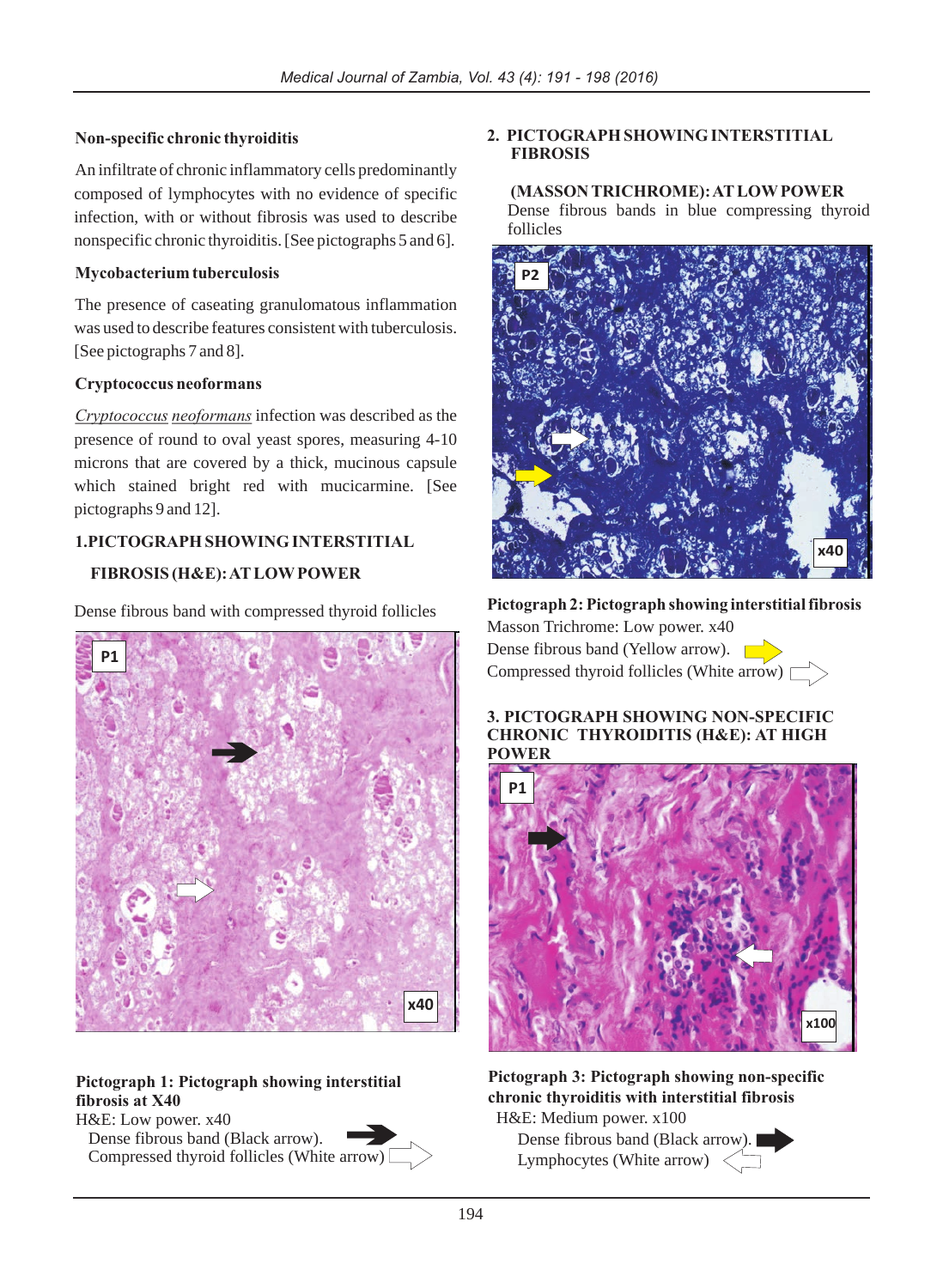#### **4. PICTOGRAPH SHOWING GRANULOMATOUS THYROIDITIS (H&E): LOW POWER**

A thin rim of mononuclear cells surrounding an area of caseous necrosis



#### **Pictograph 4: Pictograph showing granulomatous thyroiditis**

H&E: Low power. x40

 Thin rim of lymphocytes.(Black arrow). Caseating necrosis (White arrow)  $\leq$ 

# **5. PICTOGRAPH SHOWING CRYPTOCOCCUS NEOFORMANS (H&E): HIGH POWER**

The pictograph below shows *Cryptococcus neoformans* within thyroid follicles



## **Pictograph 5: Pictograph showing** *Cryptococcus neoformans*

 H&E: Medium power. x100  *Cryptococcus neoformans*

#### **6. PICTOGRAPH SHOWING CRYPTOCOCCUS NEOFORMANS (MUCICARMINE): HIGH POWER**

The pictograph below shows *Cryptococcus neoformans* within thyroid follicles



# **Pictograph 6: Pictograph showing** *Cryptococcus neoformans*

 Mucicarmine: Medium power. x100 Cryptococcus neoformans

# **Determinants of Pathologic findings**

Female cases were significantly more associated with pathologic lesions than male cases ( $P = 0.04$ ). Out of the 77 female cases, 50 cases (65%) had thyroid lesions compared to the 62 cases (50%) of the 123 male cases. [See table 4]

Female cases were significantly more affected by interstitial fibrosis than male cases ( $P = 0.04$ ). Out of the 77 female cases, 47 cases (61%) had interstitial fibrosis compared to 57 cases (46%) of the 123 male cases. [See table 4]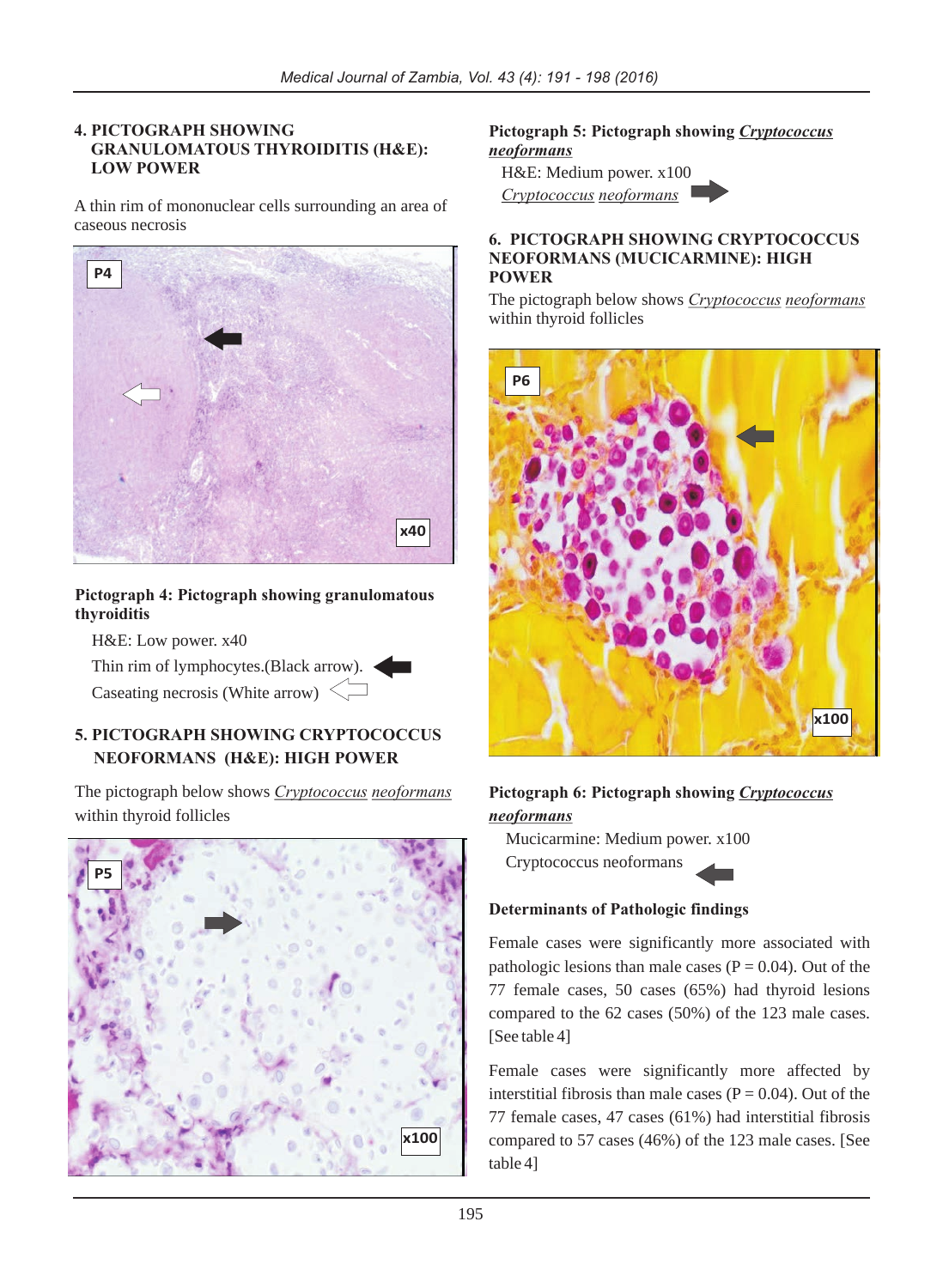Nonspecific chronic thyroiditis was not significantly associated with gender distribution ( $P = 0.35$ ). Out of a total of 123 male cases, 31 cases (25%) had nonspecific chronic thyroiditis while in females, 15 cases (19%) out of 77 cases presented with interstitial fibrosis. [See table 4]

There was a significant association between nonspecific chronic thyroiditis and specific drug combinations ( $P =$ 0.007). Cases that were on D4T/3TC/NVP were more affected by nonspecific chronic thyroiditis. Out of a total of 8 cases that were on D4T/3TC/NVP, 4 cases (50%) presented with nonspecific chronic thyroiditis compared to TDF/FTC/EVF 10 cases (23%), TDF/FTC/NVP 2 cases (20%) and ABC/3TC/EVF 2 cases (8%). [See table 4]

Two cases presented with caseous granulomatous thyroiditis representing 1%. These were described in a 44 year old male and a 38 year old female. Both cases were not on cART and neither did they have CD4 count documentation.

Only one case of *Cryptococcus neoformans* (0.5%) was described. This case was described in a 32 years old male who was not on cART and had no CD4 count documentation.

| Total thyroid gland lesions and gender distribution  |                |               |              |         |
|------------------------------------------------------|----------------|---------------|--------------|---------|
| <b>Thyroid Gland</b>                                 | Present        | <b>Absent</b> | <b>Total</b> | P-value |
| Lesion                                               | N(%)           | N(%)          | N(%)         |         |
| Male                                                 | 62(50)         | 61(50)        | 123 (100)    |         |
| Female                                               | 50(65)         | 27(35)        | 77 (100)     | 0.04    |
| <b>Interstitial Fibrosis and Gender Distribution</b> |                |               |              |         |
| <b>Interstitial</b>                                  | <b>Present</b> | <b>Absent</b> | <b>Total</b> | P-value |
| <b>Fibrosis</b>                                      | N(%)           | N(%)          | N(%)         |         |
| Male                                                 | 57 (46)        | 66 (54)       | 123 (100)    |         |
| Female                                               | 47(61)         | 30(39)        | 77 (100)     | 0.04    |
| <b>Nonspecific Chronic Thyroiditis and Gender</b>    |                |               |              |         |
|                                                      | Present        | Absent        | <b>Total</b> | P-value |
|                                                      | N(%)           | N(%)          | N(%)         |         |
| Male                                                 | 31(25)         | 92 (75)       | 123 (100)    |         |
| Female                                               | 15(19)         | 62(81)        | 77 (100)     | 0.35    |

| <b>Nonspecific Chronic Thyroiditis And Specific Drug Combinations</b> |                |         |              |         |
|-----------------------------------------------------------------------|----------------|---------|--------------|---------|
|                                                                       | <b>Present</b> | Absent  | <b>Total</b> | P-value |
|                                                                       | N(%)           | N(%)    | N(%)         |         |
| <b>TDF/FTC/EVF</b>                                                    | 10(23)         | 33 (77) | 43 (100)     |         |
| <b>TDF/FTC/NVP</b>                                                    | 2(20)          | 8 (80)  | 10(100)      |         |
| <b>ABC/3TC/EVF</b>                                                    | 2(8)           | 23(92)  | 25 (100)     |         |
| D4T/3TC/NVP                                                           | 4(50)          | 4(50)   | 8 (100)      | 0.007   |

#### **DISCUSSION**

The Brazilian and Indian studies showed that infectious diseases such as *Mycobacterium tuberculosis*, *Cytomegalovirus* and *Cryptococcus neoformans* were more commonly described than in the Zambian and USA studies. As expected, the Zambian and USA studies described fewer infections as they were done more recently; after the introduction of HAART. It has been shown that HAART prevents the contraction of 5,6,7 opportunistic infections.

Unlike the Brazilian study which recorded *Pneumocystis jirovecii* thyroiditis in 4% of the cases, the Zambian, USA and Indian studies did not record any case. These results in the Zambian study could be explained by the effects of routine co-trimoxazole prophylaxis against PCP which is implemented as an integral component of the HIV care 5,6,7 package.

The Zambian study recorded similar results with the Indian study in that there was no neoplastic lesion seen in the thyroid. However, the Brazilian and the USA studies recorded Kaposi sarcoma as one of the neoplastic thyroid gland lesions. The Brazilian study also recorded occult papillary carcinoma in 4% of cases. These differences can partly be explained by differences in ethnicity.<sup>5,6,7</sup> It has been recorded that there is a difference in multiple organ involvement in HIV infected between Black and Whites or Hispanic individuals.<sup>8</sup> However the exact explanation for these discrepancies is not clear.

Interstitial fibrosis was the most common pathologic finding in this study. Previous studies have linked thyroid fibrosis to transforming growth factor beta (TGF-beta) in a setting of selenium deficiency. Follicular cell necrosis occurs first followed by thyroid fibrosis.<sup>9</sup> Interstitial fibrosis of the thyroid gland in HIV infected could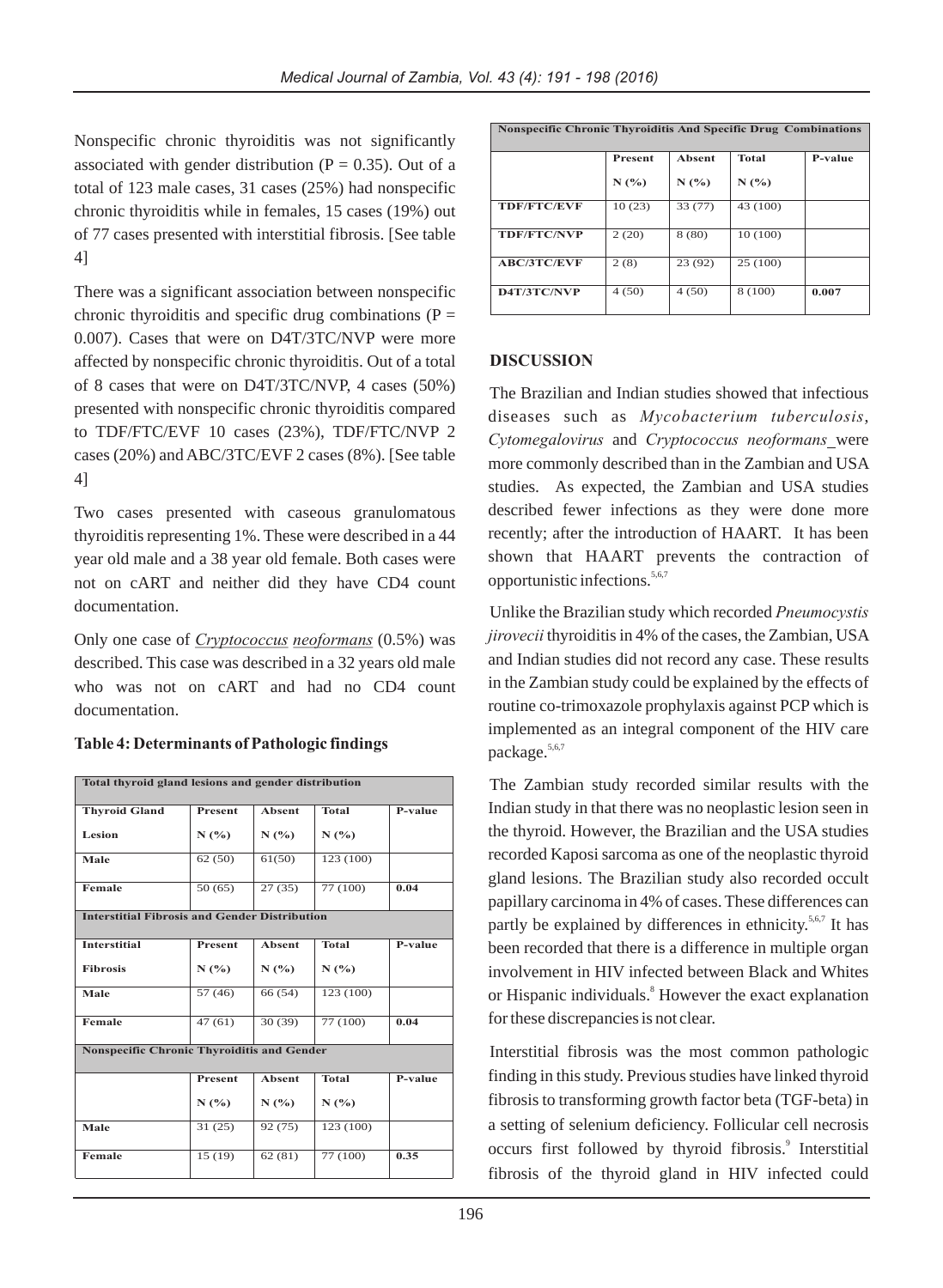represent the histologic sequel of previous inflammatory or infectious assaults coupled with impaired tissue repair due to the underlying immunosuppression. In addition, HIV infection itself is associated with increased levels of TGF-beta.

Female cases were significantly more affected by interstitial fibrosis than male cases  $(P = 0.04)$ . More studies need to be done to explain this trend.

Nonspecific chronic thyroiditis was significantly high in drug combination  $D4T/3TC/NVP (P = 0.007)$ . Stavudine based regimens had more cases compared to the tenofovir based regimens. These results can be partly explained by the higher efficacy of Tenofovir based regimens. $10$ However, studies need to be done to establish the relationship of these different ART regimens to inflammation

Two cases were found to have caseating granulomatous thyroiditis. Although ZN stain did not reveal any acid alcohol fast bacilli, the histological features were consistent with tuberculosis. A single case of *Cryptococcus neoformans* was described. These were described as round to oval yeast spores, measuring 4-10 microns and covered by a thick, mucinous capsule which stained bright red with mucicarmine,

# **CONCLUSION**

Subclinical thyroid gland lesions in HIV-infected Zambian population were described and shown that subclinical thyroid gland lesions are significantly high in the HIV-infected Zambian population. These lesions seen in the thyroid glands are interstitial fibrosis accounting for 52% of the cases followed by non-specific chronic thyroiditis representing 21.5%. Infections by *Mycobacterium tuberculosis* (1%) and *Cryptococcus neoformans* (0.5%) are uncommon. Nonspecific chronic thyroiditis is significantly high in drug combination D4T/3TC/NVP accounting for 50% of cases. Females are significantly more affected by interstitial fibrosis of the thyroid gland than male in the HIV-infected Zambian population. Neoplastic thyroid lesions are uncommon in the HIV-infected Zambian population according to this study's findings.

# **STUDY LIMITATIONS**

There were no documented thyroid function tests from the clinical files. And CD4 count documentation was poor. Further, the study lacked controls.

#### **RECOMMENDATIONS**

Due to subclinical thyroid lesions being common in the HIV infected Zambian populations; thyroid function tests should be included in the routine investigations for initiation of HAART. Systems should be put in place to ensure that all records on HIV infected are captured.

Prospective studies correlating histopathological findings with thyroid function tests need to be done for a better assessment of thyroid pathology in the HIV infected Zambian population.

## **REFERENCES**

- 1. Danoff A, "HIV and the thyroid—what every practicing endocrinologist needs to know," Nature Clinical Practice Endocrinology and Metabolism, vol. 2, no. 11, pp. 602–603, 2006.
- 2. Frank T, LiVolsi A, and Connor A, "Cytomegalovirus infection of the thyroid in immunocompromised adults," Yale Journal of Biology and Medicine, vol. 60, no. 1, pp. 1–8, 1987
- 3. Rabia C, "Histopathological Changes of the Thyroid and Parathyroid Glands in HIV-Infected Patients," Journal of Thyroid Research, Volume 2014
- 4. Ramos C, Jacques De Moraes, and Calusni A, "A retrospective bacteriological study of mycobacterial infections in patients with acquired immune deficiency syndrome (AIDS)," The Brazilian Journal of Infectious Diseases, vol. 4, no. 2, pp. 86–90, 2000.
- 5. Abraham P, Avenell A, McGeoch SC, Clark LF, Bevan JS. Anti-thyroiddrug regimen for treating Graves'hyperthyroidism. Cochrane Database System Review. 2010; 20(1):CD003420.
- 6. LoPresti J, Fried J, Spencer CA, Nicoloff JT. "Unique alterations of thyroid hormone indices in the acquired immunodeficiency syndrome (AIDS)." S. O. Ann Intern Med. 1989;110(12):970.
- 7. Morgello S, "Autopsy findings in a human immunodeficiency virus-infected population over 2 decades: influences of gender, ethnicity, risk factors,